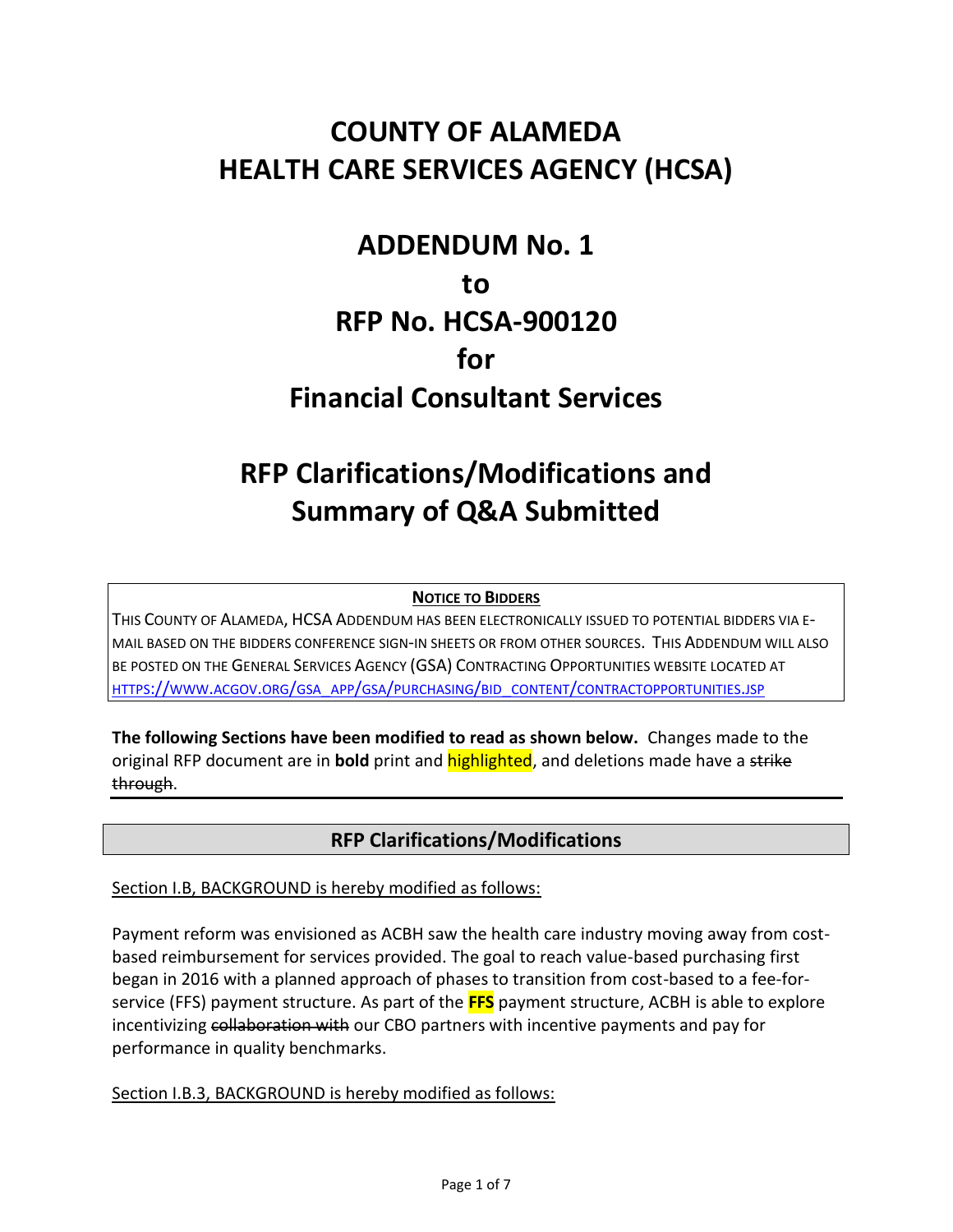### 1. **Medi-Cal Healthier California for All (previously Cal AIM) Implementation**

The state of California Department of Health Care Services (DHCS) seeks to reform the current Medi-Cal system with the following goals:

- Identify and manage member risk and need through Whole Person Care approaches and addressing the Social Determinants of Health;
- Move Medi-Cal to a more consistent and seamless system by reducing complexity and increasing flexibility, including rate setting and cost reporting; and
- Improve quality outcomes and drive delivery system transformation through value-based initiatives, modernization of systems, and payment reform.

#### Section I.B, BACKGROUND is hereby modified as follows:

HCSA is an Alameda County department that consists of four components: Alameda County Behavioral Health (ACBH), Public Health Department (PHD), Department of Environmental Health (DEH) and the Office of the Agency Director (OAD). ACBH is the largest department within HCSA. With an annual budget of over \$520 million, 87% of services are subcontracted with Community Based Organizations (CBOs) to deliver our Speciality **Specialty** Mental Health and Substance Use Disorder services. Our **support** services are supports through various complex and blended funding sources using contribution certified public expenditures to match and leverage Federal financial participation (Medi-Cal) revenue.

#### Section I.C.1, SCOPE is hereby modified as follows:

#### 1. **Federal Revenue Maximization**

With the responsibility of public mental health services being primarily delivered through California's counties, the awarded Contractor shall:

- Work with HCSA to explore Medicaid revenue and service utilization solutions that would allow for expanded primary health services for its mild to severe beneficiaries.
- Work with HCSA to explore Medi-Cal revenue and service utilization solutions that would allow for expanded specialty mental health and substance use disorder services for its moderate to severe beneficiaries.
- **Work with HCSA to develop and administer Medi-Cal Administrative Activities (MAA) in planning and coordinating with contractors applicable to a MAA plan**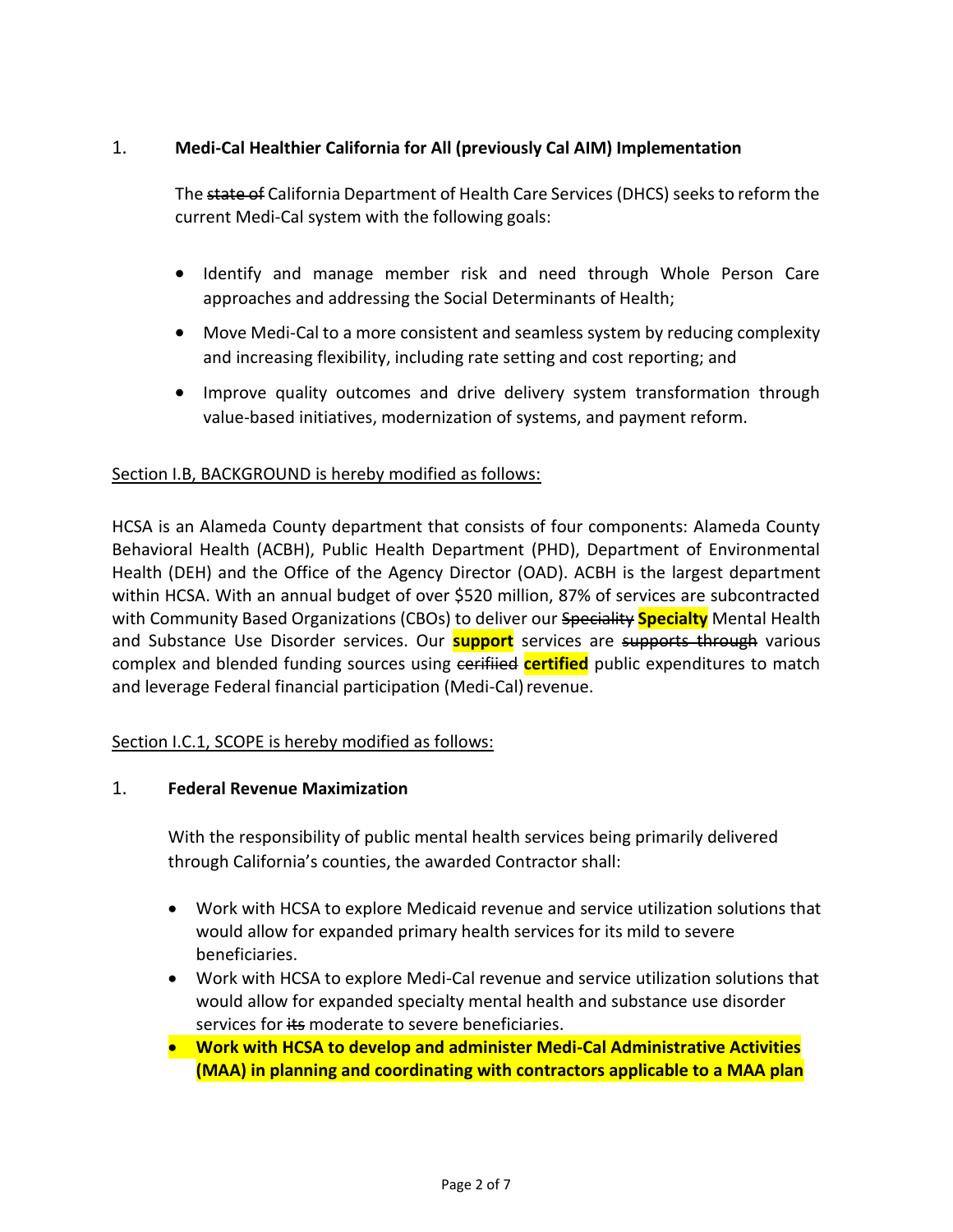**with ACBH. Maintain compliance with policies and procedures and submit reports to ACBH as requested. Consult with HCSA to review ACBH MAA plan as needed.**   $\bullet$  Add...

#### Section I.H, CONTRACT EVALUATION AND ASSESSMENT is hereby modified as follows:

During the initial 60 day **60-day** period of any contract which may be awarded to Contractor, the County may review the proposal, the contract, any goods or services provided, and/or meet with the Contractor to identify any issues or potential problems.

#### Section I.R.8, SUBMITTAL OF BIDS is hereby modified as follows:

All other information regarding the bid responses will be held as confidential until such time as the County Selection Committee has completed its evaluation, an **a** recommended award has been made by the County Selection Committee, and the contract has been fully negotiated with the recommended awardee named in the recommendation to award/non-award notification(s).

### **Bidder Questions & Answers Prelude**

The following section documents all written questions received from Bidders by the deadlines published in the RFP. The County's responses are listed immediately after each question.

### **Scope of Work Questions**

#### **Q1: Does the County have target revenue it wants to achieve?**

*A1: The County does not have specific target revenue. The County intends to increase or maximize revenue as much as possible.*

#### **Q2: What happens to the contract if the Federal government doesn't approve the State's proposed payment reform methodology in the new waiver?**

*A2: The Federal government is driving some of the requirements in the State's proposal (formerly known as CalAIM). The County and the State intend to work closely together to align the payment reform rate methodology to the terms and conditions for Medicare and Medicaid requirements. The State has leaned towards setting rates by region and this is a fairly new concept for reimbursement. Based on the February 4, 2020 DHCS Behavioral Health Payment Reform workgroup meeting, the State is still assessing how regional rates will be calculated based on historical cost data and Alameda County does not foresee that the rates will shrink.*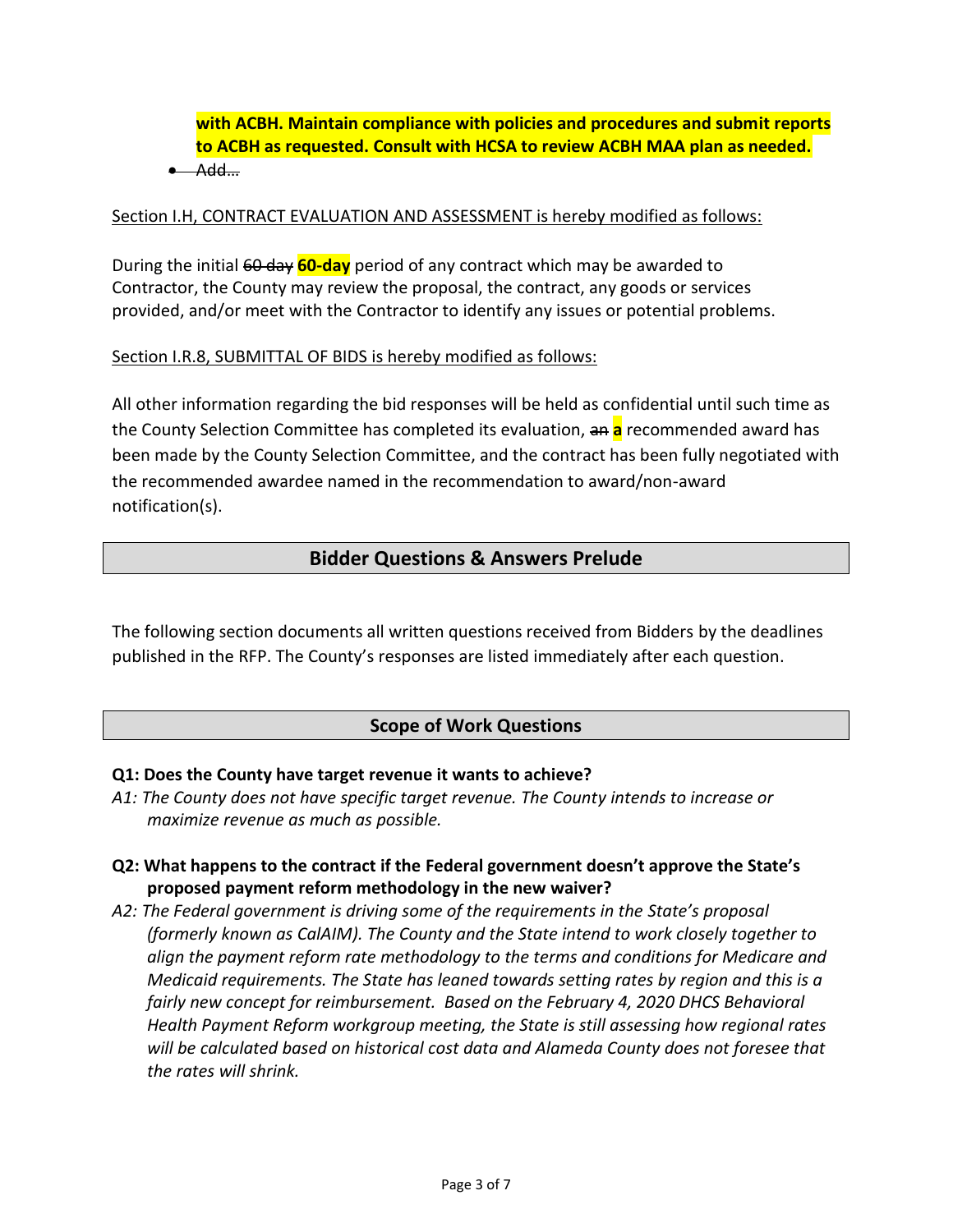- **Q3: My understanding is there are two parts: HCPCS transition and Rate-setting/IGT structure. Which would need Federal approval? Would contract be impacted by California proposal not succeeding/passing?**
- *A3: To clarify, under the State's proposal, the Federal government is influencing the push for California to come into compliance with the HCPCS Level I codes. There are HCPCS level II and local codes that Alameda County uses right now that do not map to HCPCS level 1 codes. The State's proposal is to move away from cost based certified public expenditure methodologies and have a rate schedule that utilizes intergovernmental transfers to fund the non-Federal share. Nationally, there is growing support across states to begin advancing government payment systems that includes quality initiatives. The contractor would be expected to work with the department as the State's proposal evolves around all of these areas.*
- **Q4: Have the Whole Person Care Program summaries been completed? If so, where can I find or access them?**
- A4: The Executive Summary for Alameda County's Whole Person Care Program can be found *here: [Executive Summary.](http://accareconnect.org/wp-content/uploads/2019/08/AC-Care-Connect-Exec-Summary-Dissemination-Brief-Case-Conference-9.5.19.pdf) Please visit<http://accareconnect.org/> for more information.*
- **Q5: HCPCS Level 2: (A) Is this similar to ICD 9 or ICD 10? (B) Is this for computer-based processing?**
- *A5: ICD or International Classification of Disease codes are diagnosis codes used by health care professionals to identify clients' health conditions (e.g. major depressive disorder, schizophrenia disorder, etc.). HCPS or Healthcare Common Procedure Coding System is a set of health care procedure codes that represent medical procedures, supplies, products and services. The codes are used to facilitate the processing of health insurance claims to Medicare and other insurance plans. Clinicians use ICD codes to classify their clients' health diagnosis and then use HCPC procedure codes to identify the type of service(s) delivered to their client on the claim form to the insurance plan.*

#### **Q6: Is there an incumbent already performing this service?**

- *A6: There is an organization performing a related scope of services for the County; however, the organization is not currently performing the entire scope of services described in this RFP. Please refer to answer A7 below.*
- **Q7: Can you describe the current scope of work that Sellers-Dorsey is completing for HCSA that is related to this work?**
- *A7: The current scope includes:*
	- *1. Pilot Program Testing, Information Gathering and Assessment*
		- *A. FSS Rate Methodology: Data Collection & Enhanced Rate Setting FSP Calculation*
		- *B. Implementing Provider Processes to Improve Efficiency and Allow for Administrative Simplification*
		- *C. Identifying Critical Themes to Support FSP Stakeholder Engagement*
		- *D. Implementing Monitoring Dashboard and Introducing New Reporting Requirements for Providers*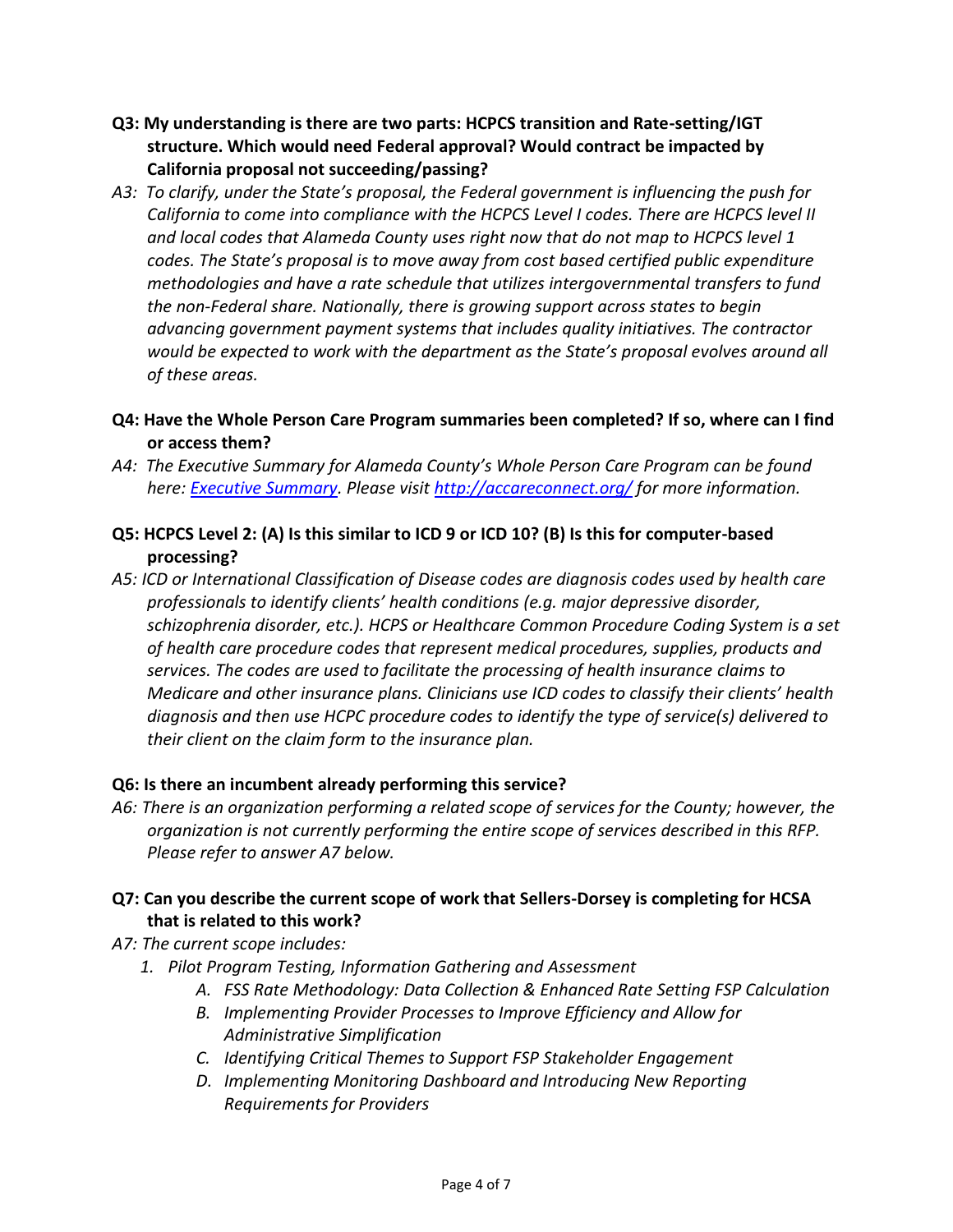- *E. Reviewing FSP Contract Program Quality Metric Benchmark Data to Begin to Inform Long-Term Outcome Goals*
- *F. Facilitate Vision Planning Session for Short Term Incentive Design Program Goals and Quality Metrics (FY 2022-2024)*
- *G. Opportunities to Enhance Rate Setting: An Assessment of National Best Practices in VBP*
- *H. Stakeholder and Staff Communication and Support*
- *2. Stakeholder Meetings and Trainings*
- *3. Strategic Guidance and Case-Building*

## **Bid/Contract Questions**

### **Q8: Are there required credentials or licenses for this scope of work?**

*A8: Please refer to Section I.D, Bidder Qualifications in the RFP. The County is not requiring any specific credentials or licenses.*

## **Q9: Can multiple parties apply together?**

*A9: Yes.*

## **Q10: Will the list of Bidders Conference attendees include SLEB status?**

- *A10: Yes, the list of Bidders Conference attendees posted on February 7, 2020 includes the SLEB status of each attendee. To learn more about the Small, Local, and Emerging Business (SLEB) program, you can visit the Alameda County Auditor-Controller Agency's SLEB website here:*  [SLEB Information](https://www.acgov.org/auditor/sleb/index.htm)*. This site contains information about the SLEB program requirements in addition to lists of current SLEB providers.*
- **Q11: Exhibit A, Page 6 – Letter of Transmittal: Please clarify the page limit for the letter of transmittal and its sections. Instructions indicate that a synopsis should describe the highlights and benefits of the proposal. It goes on to include a description of bidders' qualifications. Instructions indicate the "synopsis" should not be more than 3 pages. Does this page limit refer to (1) the synopsis of highlights and benefits, (2) the bidders' qualifications, or (3) the entire letter of transmittal?**
- *A11: The Letter of Transmittal should be no longer than three (3) pages in its entirety, and should contain the synopsis of highlights and benefits in addition to the bidder's qualifications. It is recommended that bid responses directly and candidly address how the bidder meets and/or exceeds required bidder qualifications.*
- **Q12: Exhibit A, Page 7 – Capacity, Readiness, and Relevant Experience: The page limit for this section is 5 pages. In order to be responsive to the questions and provide a complete overview of relevant experience, may a bidder include supplemental information in the form as an attachment? If so, would it be appropriate to include that information in Section 10, Credentials?**

*A12: Yes; yes.*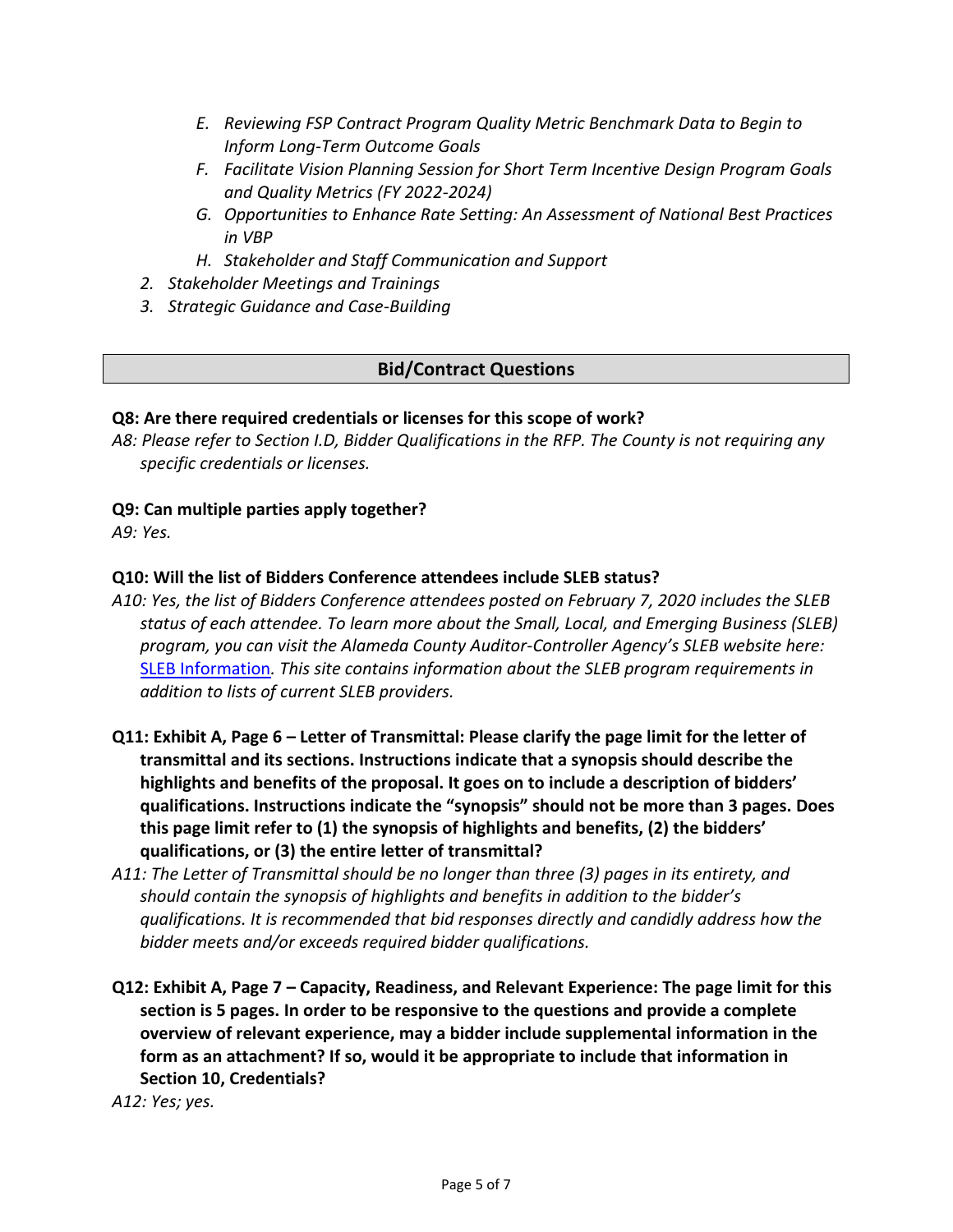- **Q13: Exhibit A, Page 8 – Key Personnel: Should bidders include all staff proposed to provide the services described, or are there only particular staff meeting the criteria for being "key personnel" that bidders should follow?**
- *A13: Bidders should include all staff positions involved with the project in addition to any incumbents if these positions are already filled.*
- **Q14: Exhibit A, Page 7 – References: Instructions indicate bidders are to provide a list of current and former clients. Are bidders required to submit a list of clients in addition to the references?**
- *A14: Bid responses should include references and a list of clients as necessary to support and justify that the bidder meets and/or exceeds the minimum qualifications for this RFP. Bidders may include any such documentation in addition to the References form on Page 11 of Exhibit A in the Credentials section of the bidder's Exhibit A - Bid Response Packet.*
- **Q15: Section IV (R) 12, Page 25, requires vendors to certify it is licensed in CA to do the type of work required under the contract. Is Alameda County HCSA requiring vendors to hold any specific licenses for the specified work?**

*A15: No; the County is not requiring any specific licenses.*

- **Q16: Exhibit A, Page 7 – References: Please clarify the number of references bidders should provide. The form on page 11 of Exhibit A includes spaces for 5 references. Is that the required number?**
- *A16: The RFP does not specify a minimum number of references as the baseline requirement; however, references are related to demonstrated experience. They may be taken into account as the County Selection Committee evaluates each bidder's depth of experience.*

### **Q17: Do you anticipate extending the bid due date?**

*A17: No. The bid due date for this RFP is March 6, 2020 at 2 PM.* 

- **Q18: What additional details are you willing to provide, if any, beyond what is stated in bid documents concerning how you will identify the winning bid?**
- *A18: Please refer to RFP Section III.G, EVALUATION CRITERIA / SELECTION COMMITTEE for information regarding how the County Selection Committee will score and recommend a Contractor in accordance with the evaluation criteria set forth in this RFP.*
- **Q19: Was this bid posted to the nationwide free bid notification website at www.mygovwatch.com?**

*A19: No.*

### **Q20: Other than your own website, where was this bid posted?**

*A20: This RFP was posted to the Alameda County General Services Agency's (GSA) website here: [Current Contracting Opportunities.](https://acgov.org/gsa_app/gsa/purchasing/bid_content/contractopportunities.jsp) An email regarding this opportunity was sent to 3,930 subscribers of GSA's Professional Services mailing list, and HCSA sent an email regarding this*